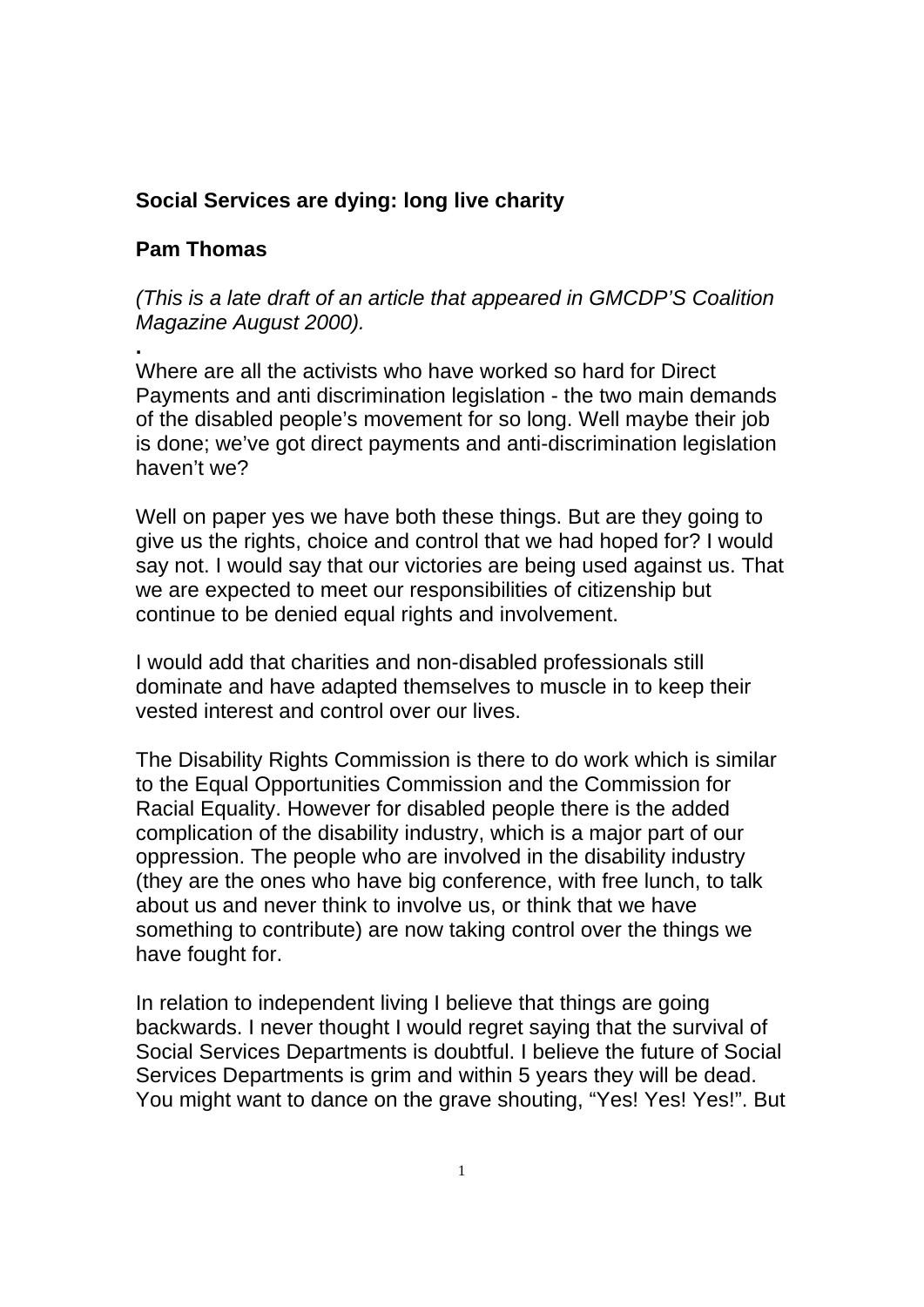before you do that let's think about what this means for disabled people who are entitled to personal assistance.

Social Services for all their faults are public bodies, they are accountable to the public, changes in politics within government and local authorities will influence how they operate. The public can have some influence over this by who they vote for. I have worked for many years on the inside to bring about change; I've been involved with others in getting some real change very recently in my area. It has taken a long time to get to this point. Now it is about to disintegrate.

The work that Social Services Departments have been doing with children is largely being moved to Children's Departments, which are led by Education and Life Long Learning Departments. And we know what there record is like on the way they treat disabled children, where educational psychologists condemn children to a life of segregation and dependency from the age of two years.

The work in relation to adults is gradually being moved toward health authorities. Many Health Authorities already take a lead on joint commissioning of service to people with mental health needs and people with a learning difficulty. In some cases bringing these two groups of people together without other disabled people. This takes us back forty years or more where the different issues relating to people who have these particular types of impairment were not recognised. It is similar to the categorisation used by the Commissioners of the Poor Law (mental defectives and the insane were one category under the Poor Law).

Also based on Poor Law groupings, younger disabled people with physical impairments are grouped with and generally treated as older people (known as the aged and infirm under the Poor Law). Because of the sheer numbers involved this area of support is dominated by the requirements of older people. Issues which are usually specific to younger disabled adults from the age of 18 years; whether it is about moving from childhood to adult hood, moving away from parents and setting up home, training, finding work, being a parent, will be way down the list of priorities.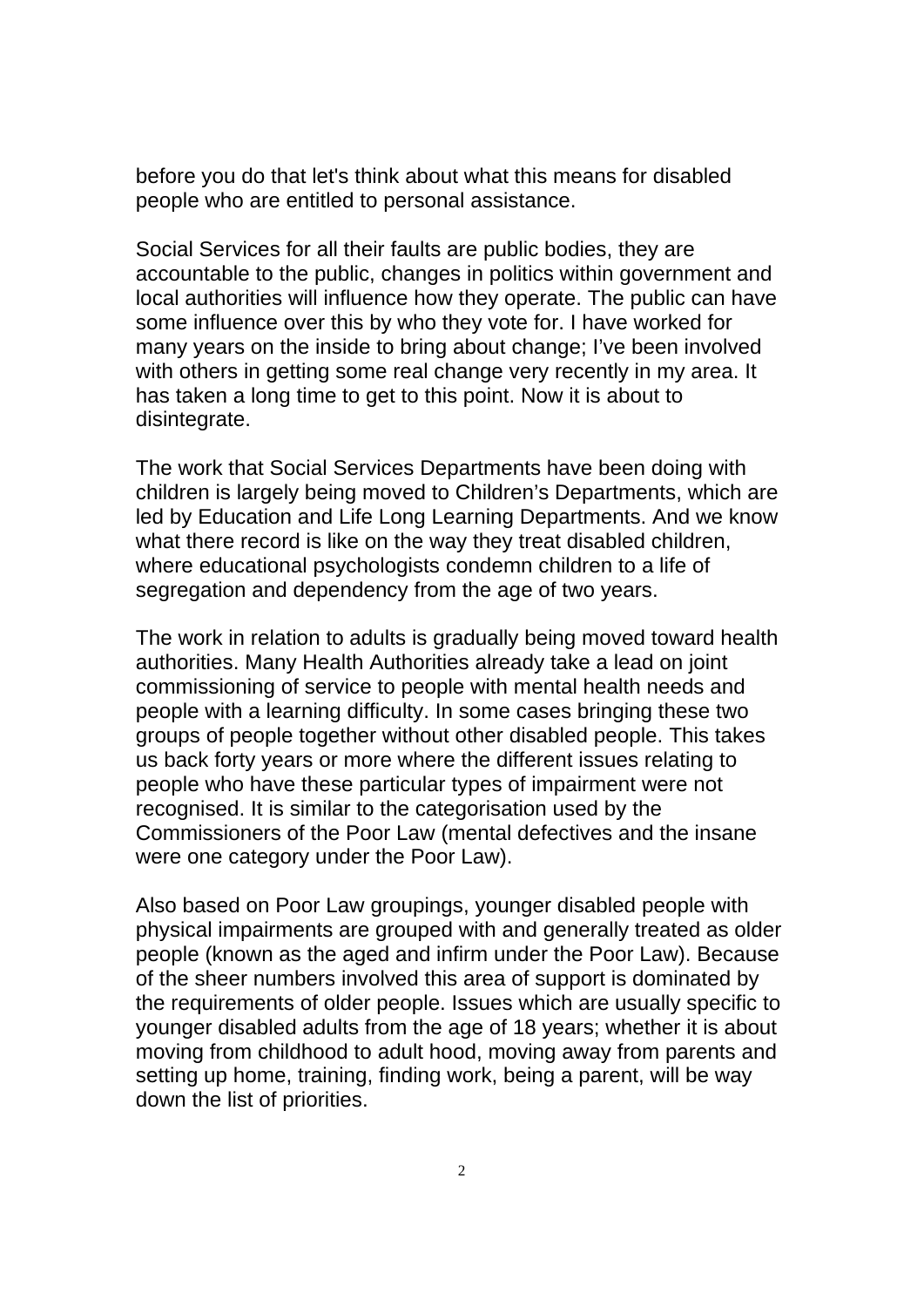Already Local Authorities determine their priorities for younger disabled adults with physical and sensory impairments by the requirements of older people for the most basic support relating to eating, personal hygiene, (or as professionals put it feeding and toileting) safety and protection from abuse. That older people are treated in this way of only being allowed the most basic life support is appalling, to include younger adults from the age of 18 years in this only makes the problem worse.

The medical model approach, which will be continued by the dominance of Health Authorities, is frightening in the extreme. The NHS Confederation has been promoting their suitability to deliver "Care" services in the Community (Guardian 14.6.00. Society Section)

What is also happening is that more and more Local Authorities are contracting out or commissioning their services, in relation to disabled people's services, it is mostly charities that get these contracts.

Local authorities will accept tenders on the basis of Best Value – but basically this is who can do the job for the least money. This is denied of course because Best Value is not just about cost it has to take into account efficiency and effectiveness, so whilst the very cheapest tender may not be the one that is taken, it will certainly be one of the cheapest that is.

This means that even where there is a disabled people's organisation that would be capable of running the service they would not necessarily have a chance against local or national charities because of the cost of maintaining the decent standards, which we would insist on.

The charities will win hands down most of the time because they have sleek machinery in the form of teams of people whose sole job is to gloss up public and business relations, fund raise and gain contracts of work from Local Authorities. They are ready and not just waiting but being very pro active. They have the structures, they have the resources.